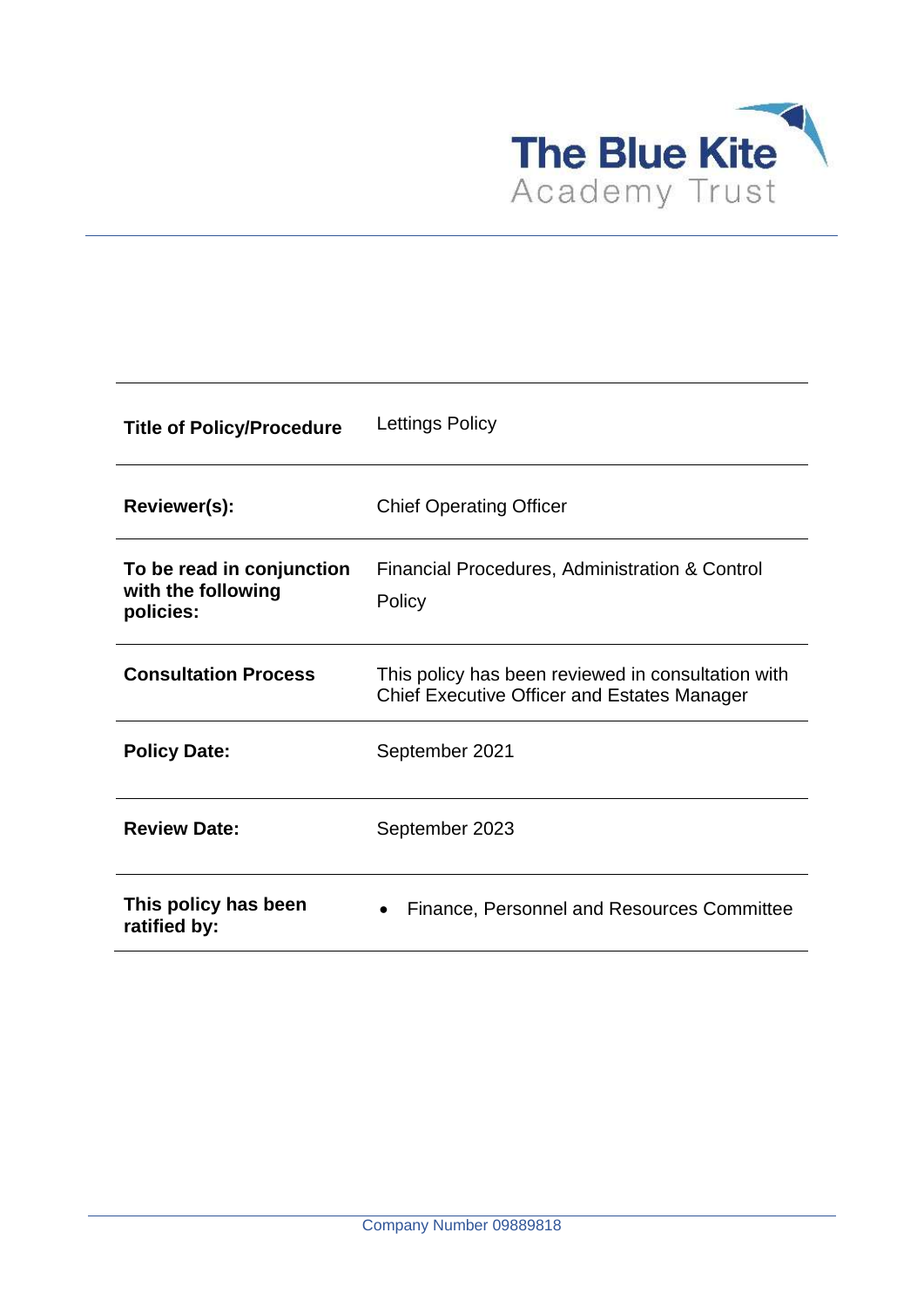This policy applies to all schools within The Blue Kite Academy Trust. In line with the Trust's Scheme of Delegation, this policy is to be duly applied by each local governing body and the headteacher of each school within the Trust.

Where there are specific details or any discretions within the policy that apply to an individual school, this has been made clear within the wording of the policy.

This policy will be reviewed formally by the Board of Trustees in line with the agreed timetable for policy review or sooner as events or legislation changes require.

The headteacher of each school within the Trust is responsible for the management of the lettings process. The headteacher may delegate all or part of this responsibility to other members of staff, whilst retaining overall responsibility for the letting process.

The Trust regards the school buildings and its premises as a community asset and will make every reasonable effort to enable them to be used by the school's local community.

### **Aims**

We aim to:

- Ensure the school premises and facilities can be used, where appropriate, to support community or commercial organisations.
- Allow the hiring of the premises without using the school's delegated budget to subsidise this.
- Charge for the use of the premises to cover the costs of the hire and, where appropriate, raise additional funds for the school.
- Not let any hiring out of the premises to interfere with the primary purpose of the school and Trust to provide education to its pupils.

### **Interpretation**

"The Hirer" means the person or organisation hiring any part of the school building and shall include any person or persons purporting to act on behalf of such hirer.

"The booking period" means the period of time reserved for the hirer.

"Period of hire" means the period during which booked periods have been reserved for the hirer.

### **Use of school premises**

Organisations/individuals whose purpose, beliefs or aims are not aligned to those of the Trust in relation to safeguarding and promoting the welfare of children will not be allowed to let any part of school premises at any time. The use of the school premises is permitted by the Trust on the understanding that the following rules are adhered to at all times.

Failure by the hirer to comply with any of the following regulations where applicable, whether intentionally or not, may be deemed by the Trust to be just cause for the immediate cancellation of any lettings or series of lettings.

The hirer must have vacated the premises at the agreed finishing time of their let. The hirer must ensure that the period they have hired the school's facilities for allows for setting up and putting away any equipment. If the period of usage exceeds the period hired, then the hirer will be liable for a minimum penalty of a 1 hour hire charge for each area hired.

The school's No Smoking Policy must be adhered to at all times. Smoking is not permitted anywhere on site and includes all outdoor areas. This includes E Cigarettes/vaping.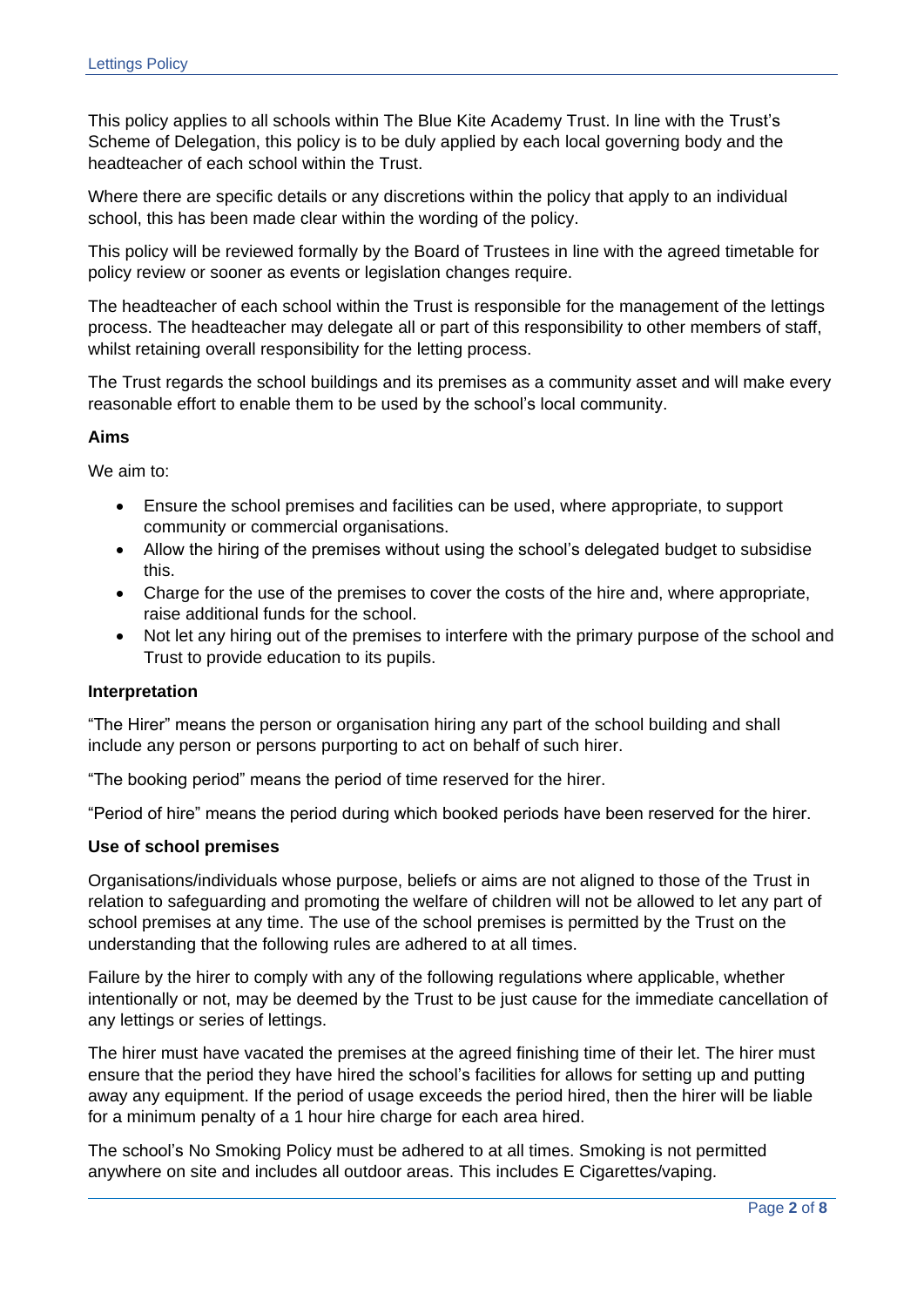No animals, other than assistance dogs, shall ordinarily be allowed anywhere on the school premises.

Use of the school premises for school events will take priority over lettings.

Broadcasting (sound or television) filming or photographic rights cannot be exercised without prior written consent of the Headteacher.

The hirer shall not fix to the premises, or any boundary walls, any notice or poster or arrange a sale of, or the advertisement of any goods or items without prior written consent of the headteacher.

### **Safeguarding and child protection**

This policy should be considered to apply to all lettings regardless of whether a hirer is also an employee within the Trust. The individual school headteacher is responsible for determining whether an individual event meets the requirements of the school's safeguarding policy and that appropriate arrangements are in place to keep children safe.

Ordinarily ALL paid lettings should operate under the Safeguarding Policy of the business taking out that letting. Where any business may seek to operate a letting anywhere within the Trust and the management of the business involves any person or persons employed by The Blue Kite Academy Trust, this must be agreed by the Trust's central team who will consider whether a) a related party transaction applies and b) whether Safeguarding requirements have been met.

All hirers must fully complete the booking form. (Annex G)

All Hirers must complete the following as appropriate:

- Annex A: Safeguarding checklist for lettings outside of school hours-children present
- Annex B: Safeguarding checklist for lettings outside of school hours-adults only
- Annex C: Safeguarding checklist for lettings in school hours-children present
- Annex D: Safeguarding checklist for lettings in school hours-adults only
- Annex E: One-off letting children present
- Annex F: Checklist for minimum requirements of child protection policy
- Annex G: Lettings booking form template.

Hirers who are using the Trust premises to provide activities for children and young people aged 18 and under ("children") or vulnerable adults must provide the school with a copy of their Safeguarding procedures and Child Protection Policy which must clearly reference:

- o Safer recruitment, training and induction for staff
- o Welfare and reporting arrangements for raising concerns about young people or vulnerable adults
- o Arrangements for raising concerns with regard to adults working with young people or vulnerable adults
- o Arrangements for Disclosure and Barring Service ("DBS") checking and barred lists checks where appropriate.

The hirer shall ensure that where a hiring involves activities aimed predominantly at children, and/or the activity is positively supported by the school for the attendance of them, in addition to the provision of policy and procedures, the hirer and any person identified by the hirer likely to have contact with children, must have been subject to enhanced DBS checks and barred list checks where appropriate.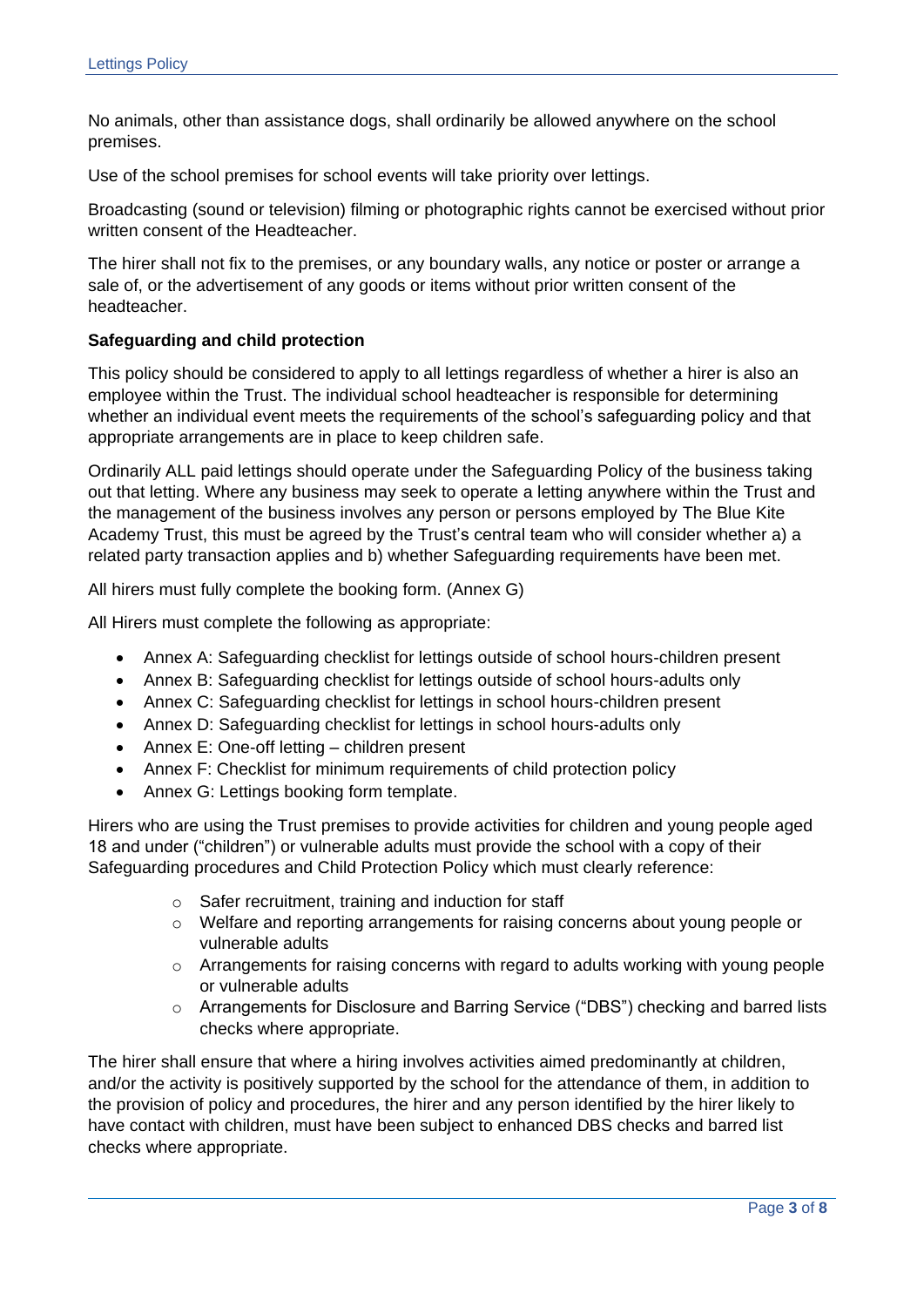The trustees, the headteacher or designated safeguarding lead or their designate, reserve the right to require the hirer to produce evidence that enhanced DBS checks and barred list checks where appropriate have been carried out on all persons; to review safeguarding policies and procedures; and, to impose any additional requirement they consider appropriate in connection with the hiring.

If for any reason the school/trust is not satisfied in relation to the above matters then they reserve the right to cancel any hiring without notice and there shall be no liability to the hirer other than to refund any hiring fee or deposit paid. In coming to such a decision, the Trust will act reasonably at all times including communicating any concerns or reassurances sought etc. with the hirer.

The hirer may be offered an alternative date or dates but, in any event, the school/trust shall not be liable for breach of contract or be held liable for any expenditure incurred or loss sustained, directly or indirectly by the hirer as a result of the refusal, cancellation or termination of hire. In the case of cancellation by the school arising from the hirer failing to comply with the conditions of hire, the full charge for the booking may be made.

The Trust's decision to cancel the hiring on these grounds will be final and no further correspondence will be entered in to. Hirers are reminded that trust facilities may be used for a range of activities with users arriving and leaving at varying times. Hirers are responsible for the safeguarding of all young people for whom they are providing activities while those young people are on trust premises. It is recommended that all children are met at Reception, escorted to their activity, and returned to Reception at the end of the activity for collection by their parents or carers.

# **Health & safety**

The school/trust will ensure the building meets health & safety requirements.

Hirers' induction will include instructions on evacuating the building. Hirers are responsible for ensuring that all adults and children involved in their activity leave the building as quickly as possible. Adults waiting for their children in the public atrium area of the school do so at their own risk but will be evacuated by school site staff or the hirers using the premises.

All users should familiarise themselves with the fire alarm and evacuation procedures. Copies of these are available from the school office and displayed within the school buildings.

It is expected that the hirer has suitable means of communicating with the emergency services should the need arise. There is no public telephone available within the premises. Hirers are required to have access to a mobile phone as a term of their letting.

The hirer is responsible for the supervision, safety, control, stewarding, admission and departure of all those attending the letting. The hirer should provide a sufficient number of adequately qualified persons to carry out these responsibilities.

The hirer must ensure that the maximum number of persons permitted to attend is not exceeded.

The hirer will carry out a risk assessment of internal and external areas (including any equipment) being used for the letting prior to use to ensure that it is safe for participants to use.

The hirer will adhere to all current government guidelines and regulations, including any specific guidance for the activity being offered, with regard to COVID-19. The hirer must inform the headteacher of any member of the hiring group who attends the school site that subsequently develops symptoms or has a confirmed case of COVID-19 within two days of attending the school site. The headteacher will risk assess the situation in consultation with the hirer to determine any further action in line with current government guidance.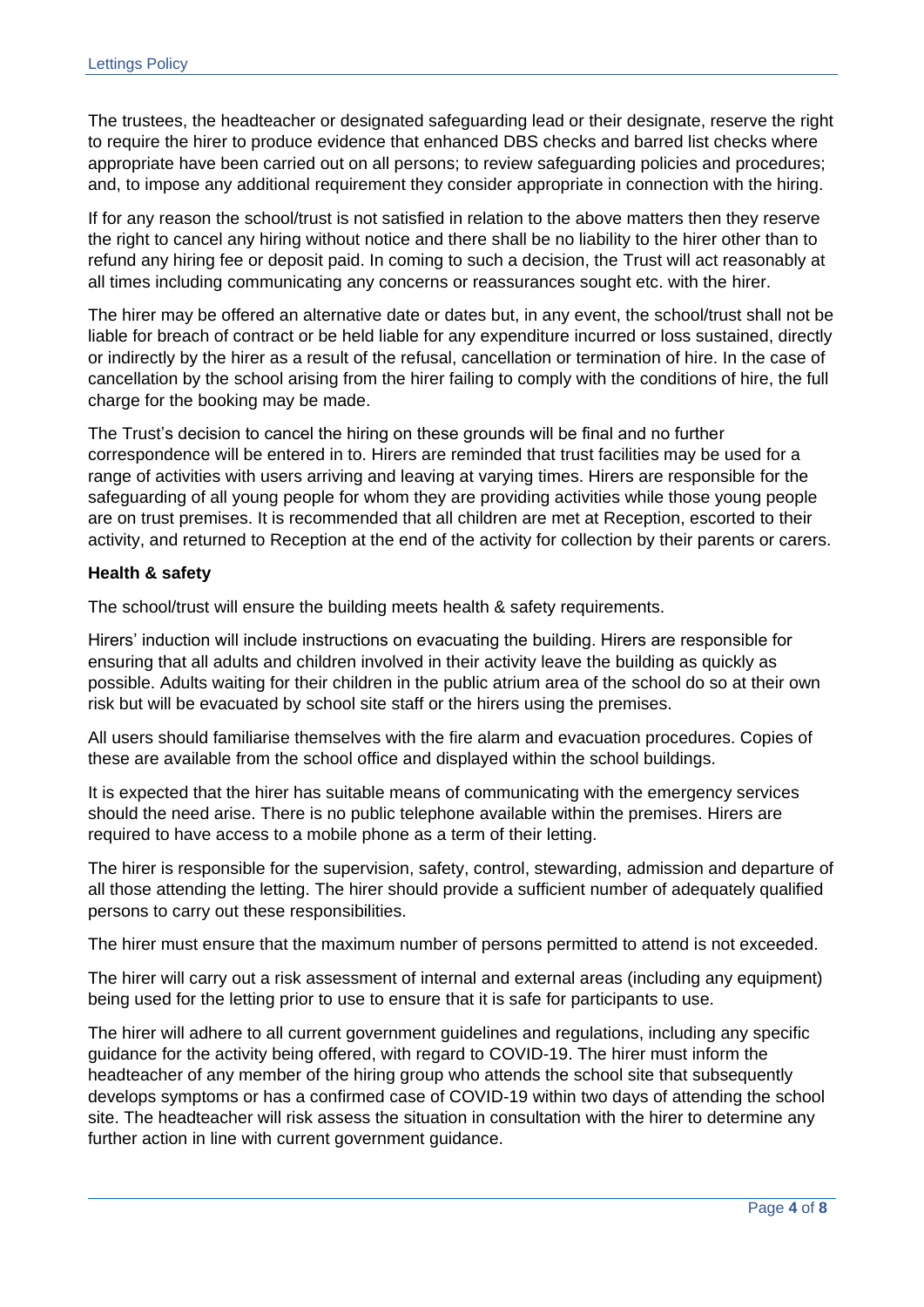# **Procedure**

A fully completed booking form will be submitted by the hirer to the school office at least two weeks prior to the commencement of the event. Failure to do so will result in the booking being cancelled unless discussed otherwise.

The person signing the booking form, on behalf of their organisation, (then known as the hirer) is personally responsible for ensuring that all terms and conditions of this lettings policy are adhered to. The hirer must be over 18 years of age. Once the hirer has agreed to use the school's premises, (s)he is automatically bound by all terms and conditions of usage of the premises. The Trust has the right to vary these terms and conditions at any time.

The school/trust will only accept bookings from individuals, groups, charities or businesses if they have their own public liability insurance.

The hirer may not assign or sublet the premises.

All lettings must be approved. No letting shall be considered approved or any change confirmed until approved by the headteacher of the school. The school/trust may cancel any letting at any time; either the fee will be refunded, or an alternative date offered, except in the case of misconduct.

The school/trust reserves the right to impose special conditions in respect of any letting, series of lettings or class of lettings in order to protect its pupils, employees or property. The school/trust may exercise this right or authorise any other person to do so. Special conditions will be notified to hirers and may include any requirements considered by or on behalf of the school/trust to be desirable including requirements as to fire precautions, security of persons or premises, the employment of security or other staff, the exclusion or admission of any person, persons or class of person or any animal, animals or equipment, the giving of bonds or the effecting of insurance.

Long term lettings will be reviewed annually on the 1<sup>st</sup> September by the headteacher.

### **Charges**

Full payment is required at the time of the booking in advance of the booking date, or may with prior agreement be invoiced monthly in arrears. On this basis, all charges must be paid within 30 days of the invoice date.

A minimum let is 1 hour.

Charges will be made at rates which will be determined by the school. The school will consult with the Trust to ensure adequate parity of charging across schools within the Trust. The school reserves the right to vary the charges giving one month's notice at any time. In cases where the incorrect charge has been quoted, the school/trust reserves the right to charge the correct rate, although the hirer may consider the booking cancelled. The school/trust does not undertake to refund any charge on cancellation of a booking by the hirer unless 21 days' written notice of the cancellation has been given in writing.

The school reserve the right to cancel any agreed hire with a minimum of 24 hours' notice for COVID-19 related reasons i.e. to help manage a COVID-19 outbreak within the school or local community. A full refund will be issued in these circumstances. The school is not liable for any indirect or consequential losses, including (without limitation) any loss of profits, loss of business or the loss of any revenue arising out of the cancellation of any hire in these circumstances.

The hirer of the school premises can cancel any agreed hire with a minimum of 24 hours' notice for COVID-19 related reasons i.e. a confirmed or suspected case amongst the hiring group that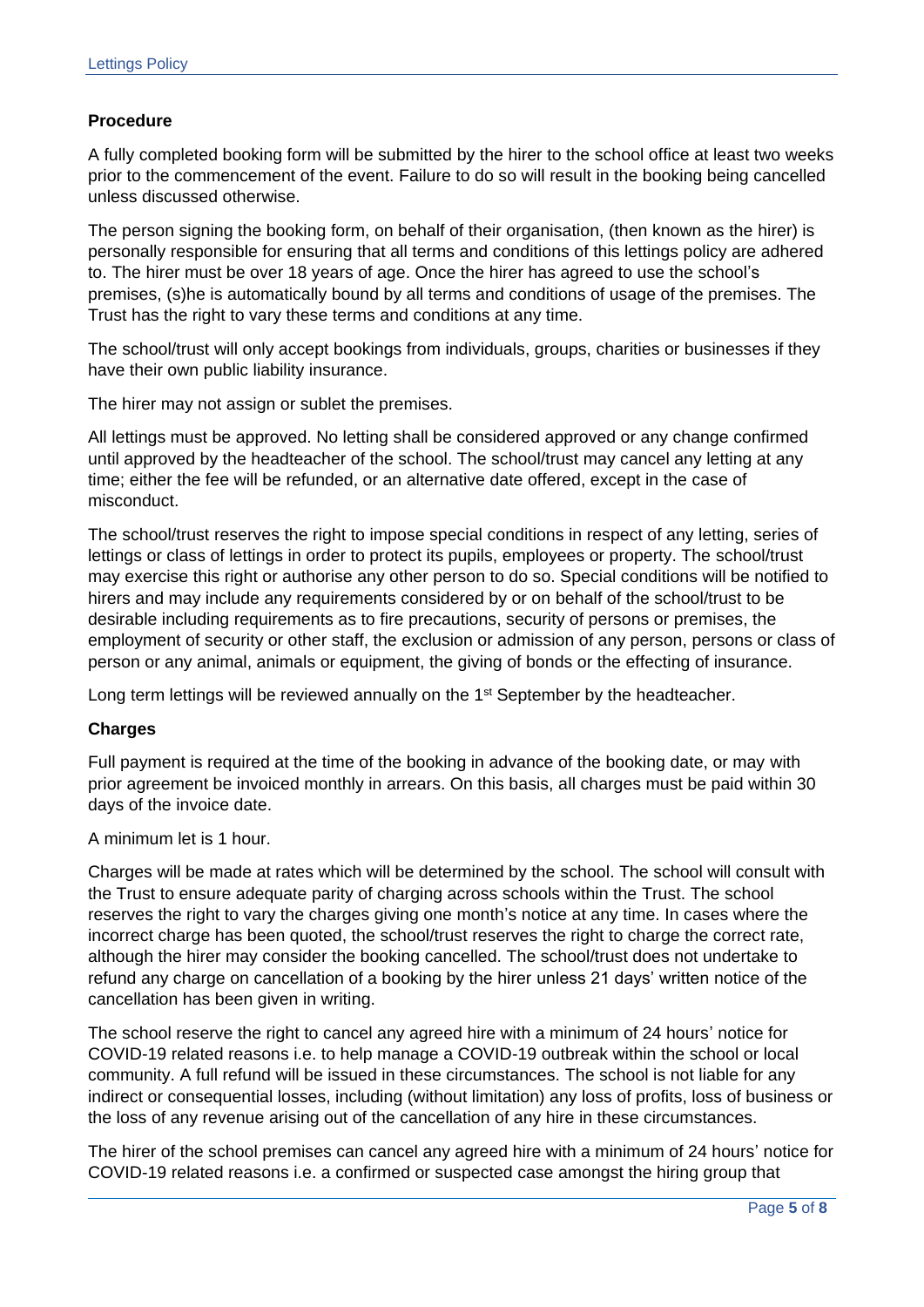prevents the booking from going ahead in line with current government guidance and the terms of this policy.

### **Care of premises**

The hirer shall ensure that there is a responsible adult present and able to supervise at all times during the letting. No person under the age of 18 years is permitted on the premises without adequate adult care and supervision.

The hirer is required to pay to the school the cost of making good any damage, over and above wear and tear, to the property or to any fittings, fixtures, sports or other equipment or property which may result from the letting. Any damage arising from the hire must be reported to the school.

The hirer is required to clear away any rubbish and leave the premises and/or grounds in the condition in which they were found. The hirer shall be responsible for reimbursing the school for any additional costs incurred in cleaning the premises and/or grounds after a letting.

No desks, fixed furniture or equipment that may be in the accommodation hired shall be used or moved without prior approval of the school. Any movement of furniture required must be undertaken by the hirer under the direction of the site team/school. Standing on seats, furniture, windowsills etc. is not permitted. Any furniture used must be returned to its original position at the end of the hire period.

No additional staging, curtaining, scenery, fixtures, fittings or decorations may be installed without the previous consent in writing of the school. Any such alterations and additions as may be authorised shall be purely temporary arrangements requiring no permanent fixings which would damage or disfigure any part of the premises. Any temporary arrangements such as curtaining, or scenery shall be rendered non-inflammable.

Stage scenery and other effects must neither be brought on to the school premises nor taken away while the school is in session, unless agreed otherwise with the headteacher. Any alterations shall be returned to their original state immediately after usage, at the expense of the hirer. Where any use involves the erection and/or dismantling of a stage, this will be carried out by the hirer at his/her expense under the supervision of a representative of the school.

No alterations or additions to the electrical installations at the school may be made without previous consent in writing of the school. Any such alterations and additions as may be authorised shall be carried out in accordance with the directions and to the satisfaction of the school and shall be reinstated forthwith at the expense of the hirer to the satisfaction of the school.

The school/trust will not accept responsibility for any loss of or damage to any property owned by any person using the premises during the period of the letting. Property shall be brought on to the premises at the sole risk of the owner.

The hirer is responsible for informing the school of any person sustaining injury or loss on the Trust premises during the period of the let. This information must be presented in writing to the school within 24 hours of the event. Any further information required by the school/trust must be made available on request.

No food or drink is allowed in any area except designated social areas, unless prior written permission has been granted.

No stiletto heels or similar objects are allowed in gym or hall areas. Gym users must wear trainers suitable for indoor use.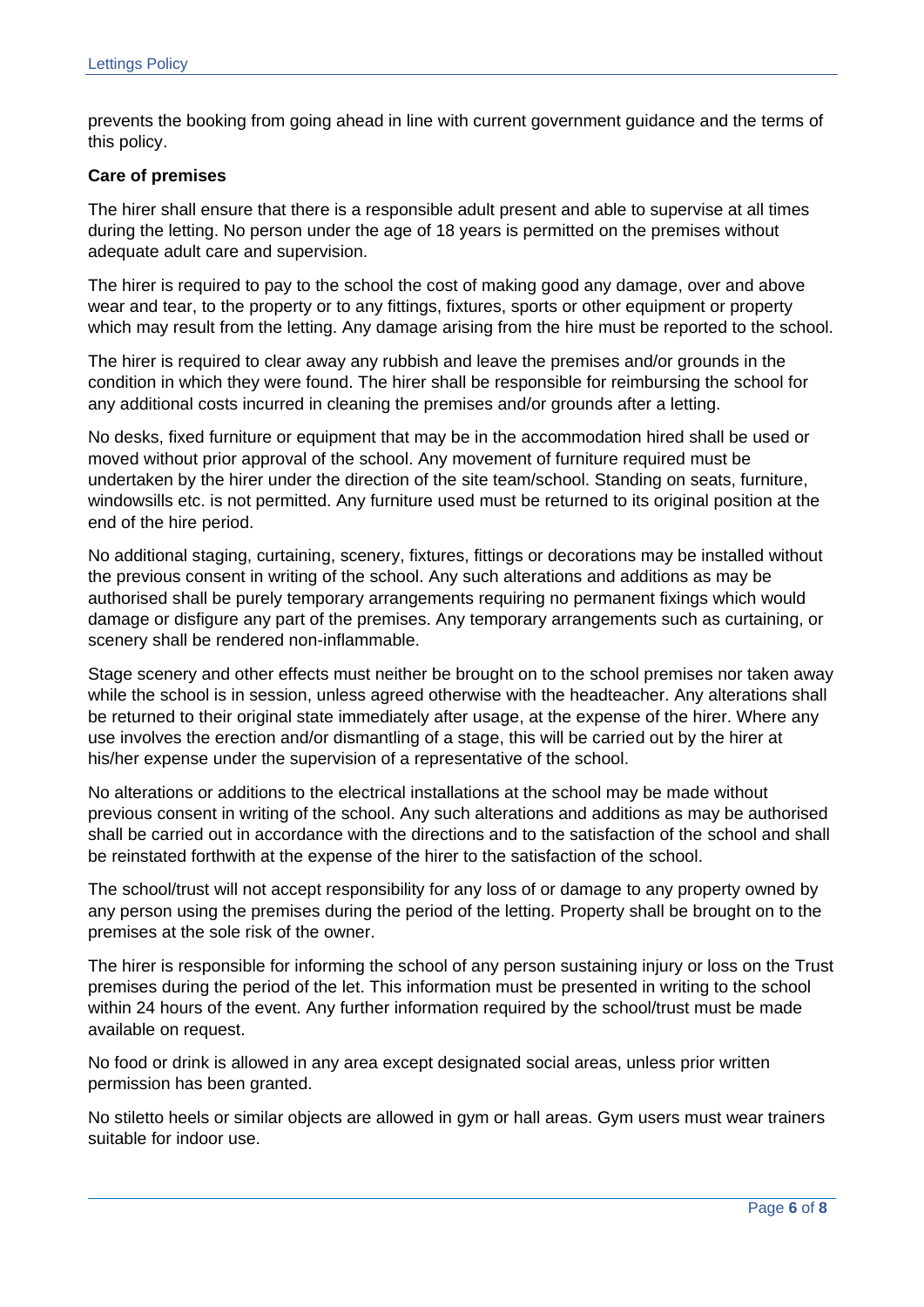# **Equipment and accommodation**

Specialist rooms and equipment (including gymnastic equipment, public address systems, stage lighting and pianos) are not included in the letting arrangements, unless specifically requested in the application form and approved by the school. Such applications must specify the name and qualifications of the person taking responsibility for their proper use.

Chairs installed in the premises may be used by special arrangement with the school, but the school does not undertake to provide suitable chairs or seats for use by the hirer. Any furniture provided by the hirer must be removed immediately after the end of the letting.

The school does not provide first-aid medical facilities for hirers nor does it guarantee access to the public telephone system for calling assistance during lettings. Hirers should make their own arrangements in this respect.

Any IT/AV equipment that the hirer brings on to the premises must satisfy the Health & Safety and Electricity at Work Regulations 1989, with particular reference to the up to date testing of portable electrical equipment.

No article of inflammable or explosive character, weapons, or any article producing an offensive smell, or any oil, electric, gas or other engine shall be brought into the premises.

# **Condition of premises**

The Trust gives no guarantee as to the fitness, suitability or condition of the premises or grounds at the commencement of the letting, but every effort will be made to see that they are in a reasonable state.

Where facilities booked by the hirer turn out not to be available during the letting, the school will consider applications for ex gratia refunds of a proportionate part of the letting charge, always providing that no such refund shall be given for facilities not included in the letting charge. The Trust decision shall be final in respect of any refund made.

# **Playing fields/pitches/MUGA use**

The school does not give any guarantee as to the standard of the pitch, field or MUGA nor to the maintenance or improvement of this standard during the season. The hirer shall be aware of the state of any pitch, field or MUGA upon submitting an application to hire and such application will be deemed to be for the particular pitch or field as seen. The school shall deem whether any pitch or field is fit for use and their decision shall be final.

# **Catering facilities**

The schools' catering facilities are available for hire by separate negotiation. However, separate arrangements can be agreed for provision of refreshments for special events. The hirer must not use the staffroom area without prior written consent from the headteacher.

### **Car parking**

Where car parking is required, the hirer must undertake the proper stewarding and control of the parking area in collaboration with the police where necessary. The hirer must maintain safe entry and exit from the premises and provide and maintain clear access for emergency vehicles and service vehicles.

### **Insurance**

It is the responsibility of the hirer to effect whatever insurance he considers necessary to cover his liabilities. Hirers using the facilities must provide proof of adequate insurance to the school.